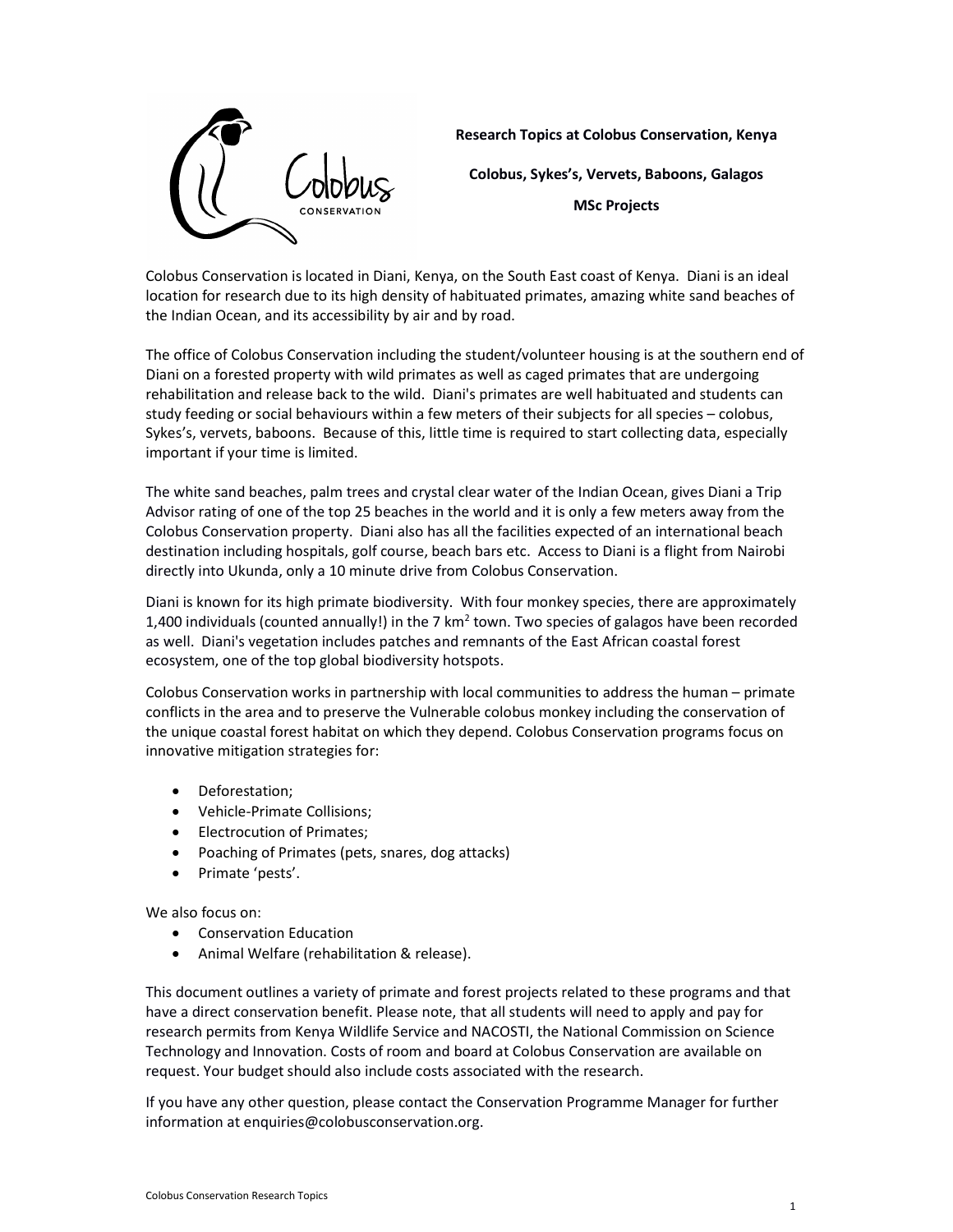### Content

| 1. |                                                                              |  |
|----|------------------------------------------------------------------------------|--|
|    |                                                                              |  |
|    |                                                                              |  |
|    |                                                                              |  |
|    |                                                                              |  |
|    |                                                                              |  |
|    |                                                                              |  |
|    |                                                                              |  |
|    |                                                                              |  |
|    |                                                                              |  |
|    | 5b. Quantifying opportunities for primate food resources from rubbish pits 5 |  |
|    |                                                                              |  |
|    | 6a. Monitoring and evaluating a long term environmental education program  6 |  |
|    |                                                                              |  |
|    |                                                                              |  |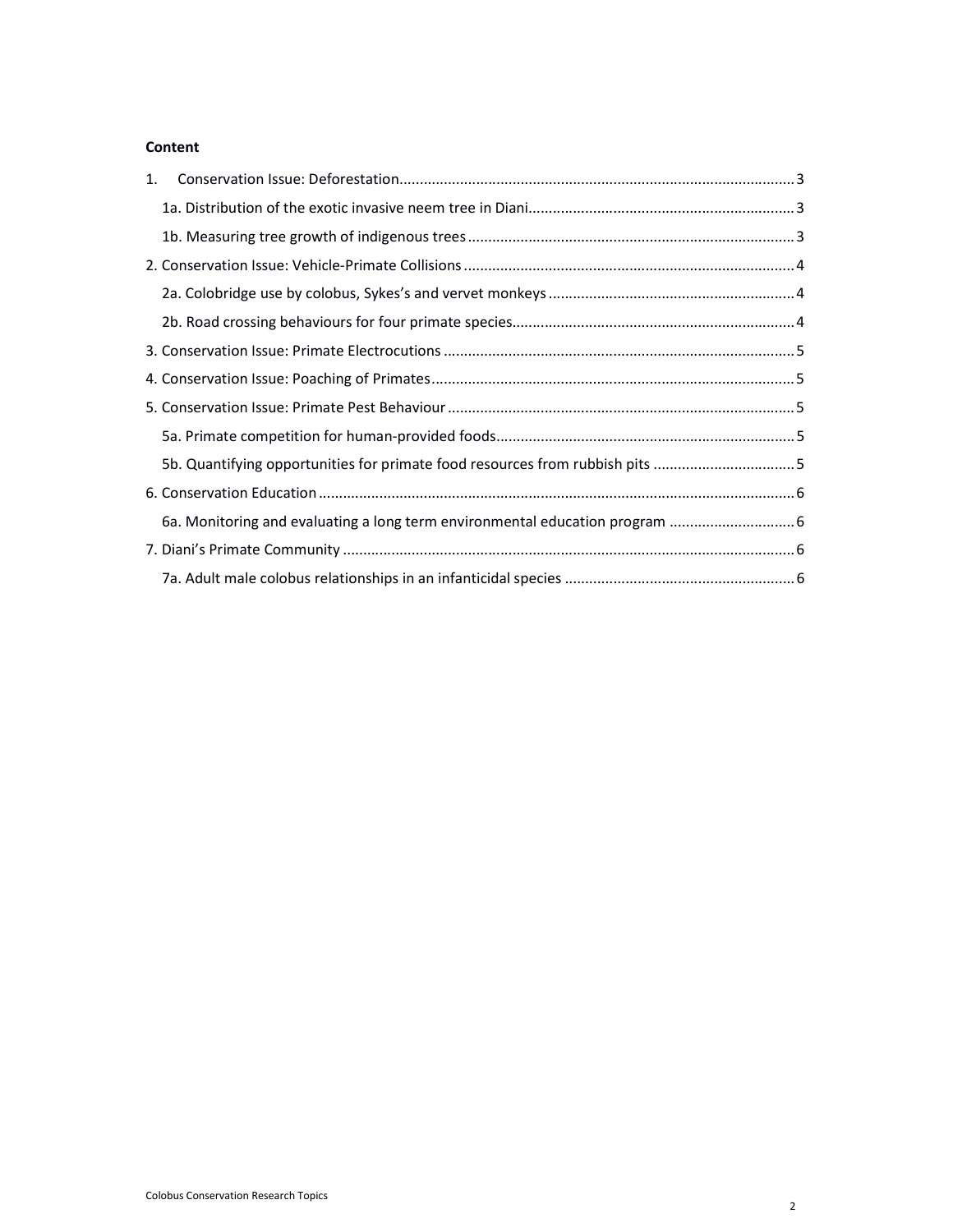## 1. Conservation Issue: Deforestation

### 1a. Distribution of the exotic invasive neem tree in Diani

### Degree: Masters

Background: Biological invasion has become one of the major causes of economic and environmental damage in most of the countries across the world and its impacts have been predicted to increase even further under future climatic conditions. The neem tree (Azadirachta indica) is invasive in Diani but we do not understand what that means for the future of Diani's indigenous forest.

Research: Map the distribution of the neem tree in Diani to understand its occurrence in relation to geographical and ecological variables including anthropogenic disturbance. This will be done in different areas at varying levels of invasiveness for comparison.

Data: Collect distribution data of neem seedlings, saplings and trees to characterize the current population structure of the species. In addition, collect various ecological variables related to their distribution including the richness of indigenous tree species in proximity to neem. This will have a considerable GIS component.

Purpose: To understand aspects of the invasion of neem trees for management purposes and ultimately, for the conservation of Diani's indigenous forests.

References: https://www.cabi.org/isc/datasheet/8112#tosummaryOfInvasiveness

Pysek, P. et al., 2012. A global assessment of invasive plant impacts on resident species, communities and ecosystems: the interaction of impact measures, invading species' traits and environment. Global Change Biology. 18: 1725-1737.

### 1b. Measuring tree growth of indigenous trees

### Degree: Masters

Background: Diani's forest is part of the East Africa, Coastal Forest Mosaic, a Global Diversity Hotspot. Reforesting with rare and endemic tree species is important especially as exotics and invasive trees are being planted at an increasing rate. Colobus Conservation has planted thousands of indigenous trees in order to maintain a Colobus Corridor in Diani.

Research: The research is to further understand tree growth of rare and restricted range species for forest restoration.

Data: Measure a cross-section of indigenous tree species to determine tree growth rates of those individuals planted through the Colobus Conservation tree growing program. Analyse statistically growth rates of indigenous tree species and measure this against various habitat and microhabitat variables.

Purpose: Growth rates of indigenous trees is unknown. This study will help develop enrichment planting protocols for the various species in terms of appropriate habitats and microhabitats.

### References:

McPherson, E.G. and Peper, P.J., 2012. Urban tree growth modelling. Arboriculture & Urban Forestry, 38(5):172-180.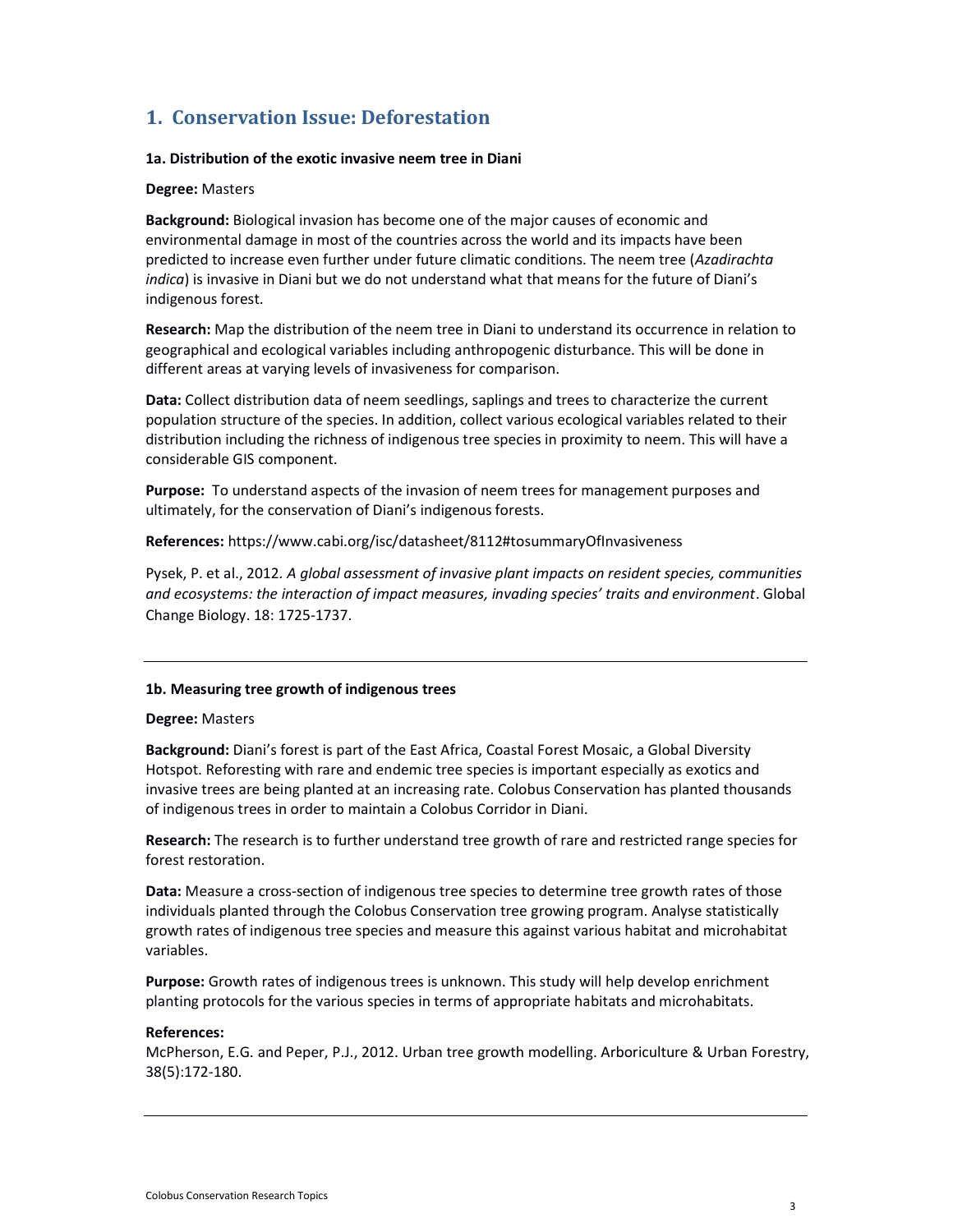# 2. Conservation Issue: Vehicle-Primate Collisions

### 2a. Colobridge use by colobus, Sykes's and vervet monkeys

### Degree: Masters

Background: Colobridges are aerial canopy bridges that go over Diani's Beach Road to reduce the risk of injury and death from passing vehicles. However, we do not understand how colobridges are used as groups move around the environment.

Research: Follow groups of colobus, Sykes's and vervet monkeys collecting behavioural data to understand how colobridge use is integrated into their foraging strategies.

Data: Behavioural data is analysed statistically to understand the reasons for colobridge use and how they approach and cross the colobridges.

Purpose: To understand how the colobridges are used to further identify locations where colobridges should be placed to be more effective.

Reference: Teixeira, F. Z. et al., 2013. Canopy bridges as road overpasses for wildlife in urban fragmented landscapes. Biota Neotropica 13:1

### 2b. Road crossing behaviours for four primate species

### Degree: Masters

Background: A two lane tarmac road runs the length of Diani for 10 km. Primates cross the road to reach foraging and sleeping sites but results in individuals getting injured or killed by vehicles.

Research: To compare and contrast how the four species of monkeys (colobus, Sykes's, vervets, baboons) cross the road in Diani in terms of individual and group behaviour and road characteristics.

Data: The student would wait for monkeys to cross the road and record crossing behaviours (i.e. vigilance, group cohesion) by species, age and sex categories as well as noting variables such as presence and absence of forest, time of day, noise level, vehicle volume, intersections, and road bends.

Purpose: To better explain why different species of primates have different rates of injuries and deaths due to vehicles. This information will help further develop mitigations to reduce the incidences of these types of animal welfare cases.

Related research: Hockings, K.J., 2011. Behavioural flexibility and division of roles in chimpanzee road-crossing. In: Matsuzawa, T., and Sugiyama, Y. (eds), The Chimpanzees of Bossou and Nimba, Tokyo, Springer, pp. 85-96, ISBN 978-4-431-53920-9; E-ISBN 978-4-431-53921-6.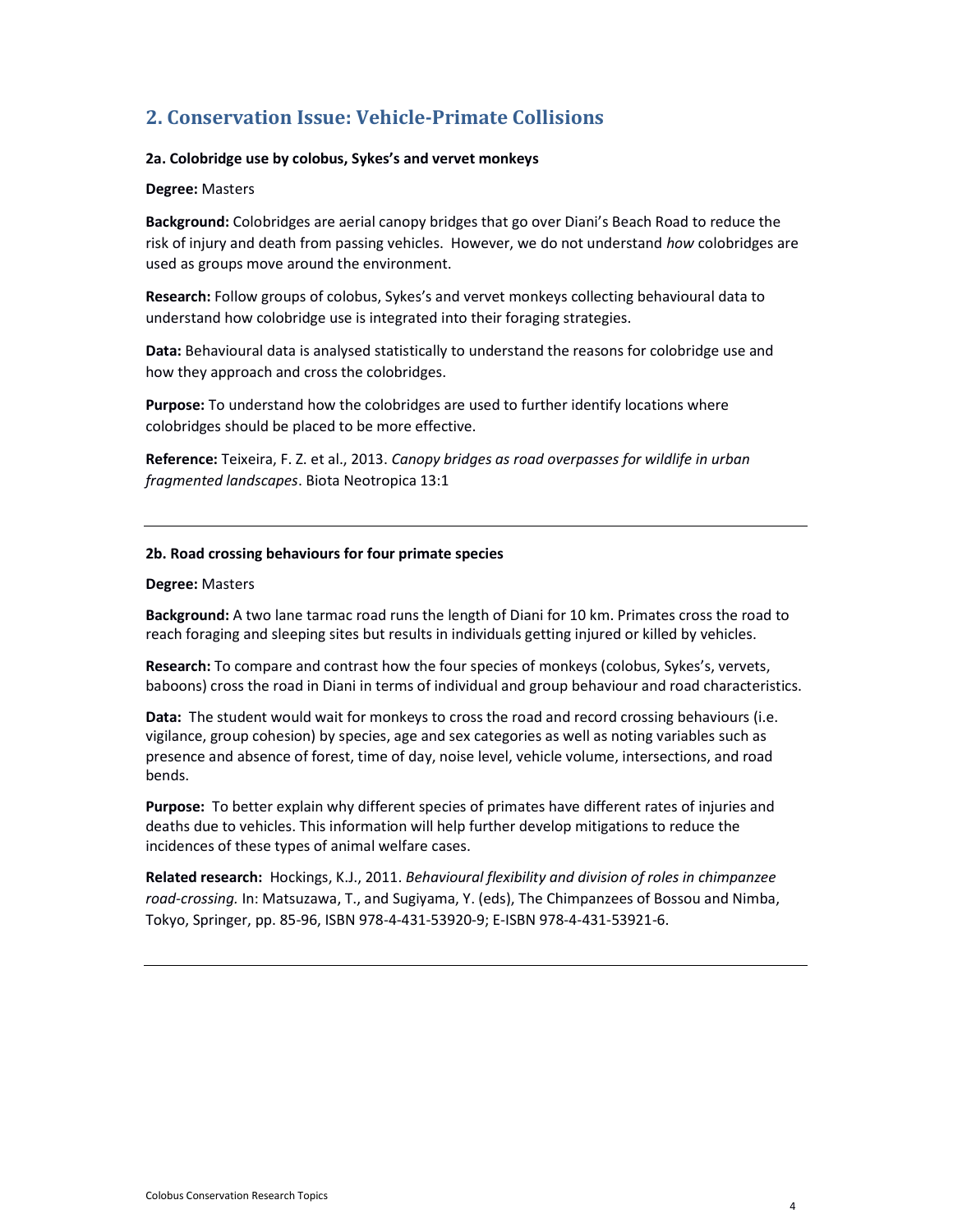## 3. Conservation Issue: Primate Electrocutions

Currently no projects in this area of study

### 4. Conservation Issue: Poaching of Primates

Currently no projects in this area of study

## 5. Conservation Issue: Primate Pest Behaviour

### 5a. Primate competition for human-provided foods

### Degree: Masters

Background: Literature shows that human-provided food for monkeys is an important resource in the suburban environment and this increases populations by reducing age of sexual maturity and inter-birth intervals.

Research: Compare the use of human-provided food between three primate species– Sykes's, vervets and baboons.

Data: The data will examine time budgets and behaviour of the three species of monkey as they use the human provided food.

Purpose: To understand competition between species for the limited human-provided food so mitigations can be put into place.

Related research: https://baboons.org.za/index.php/baboon-proofing-waste

### 5b. Quantifying opportunities for primate food resources from rubbish pits

#### Degree: Masters

Background: Literature shows that rubbish pits are an important resource in suburban environment and this increases monkey populations by reducing age of sexual maturity and inter-birth intervals.

Research: Identify locations and measure the rubbish pits as they pertain to primate use as food resources and compare to the location of primate groups in Diani.

Data: With GIS, visualize the locations of the rubbish pits correlate these to the primate census data.

Purpose: To test if the rubbish pits are a major influencer of primate density.

Related research: Muruthi et al., 1991. Resource base, parity, and reproductive condition affect females' feeding time and nutrient intake within and between groups of a baboon population. Oecologia 87:467-472.